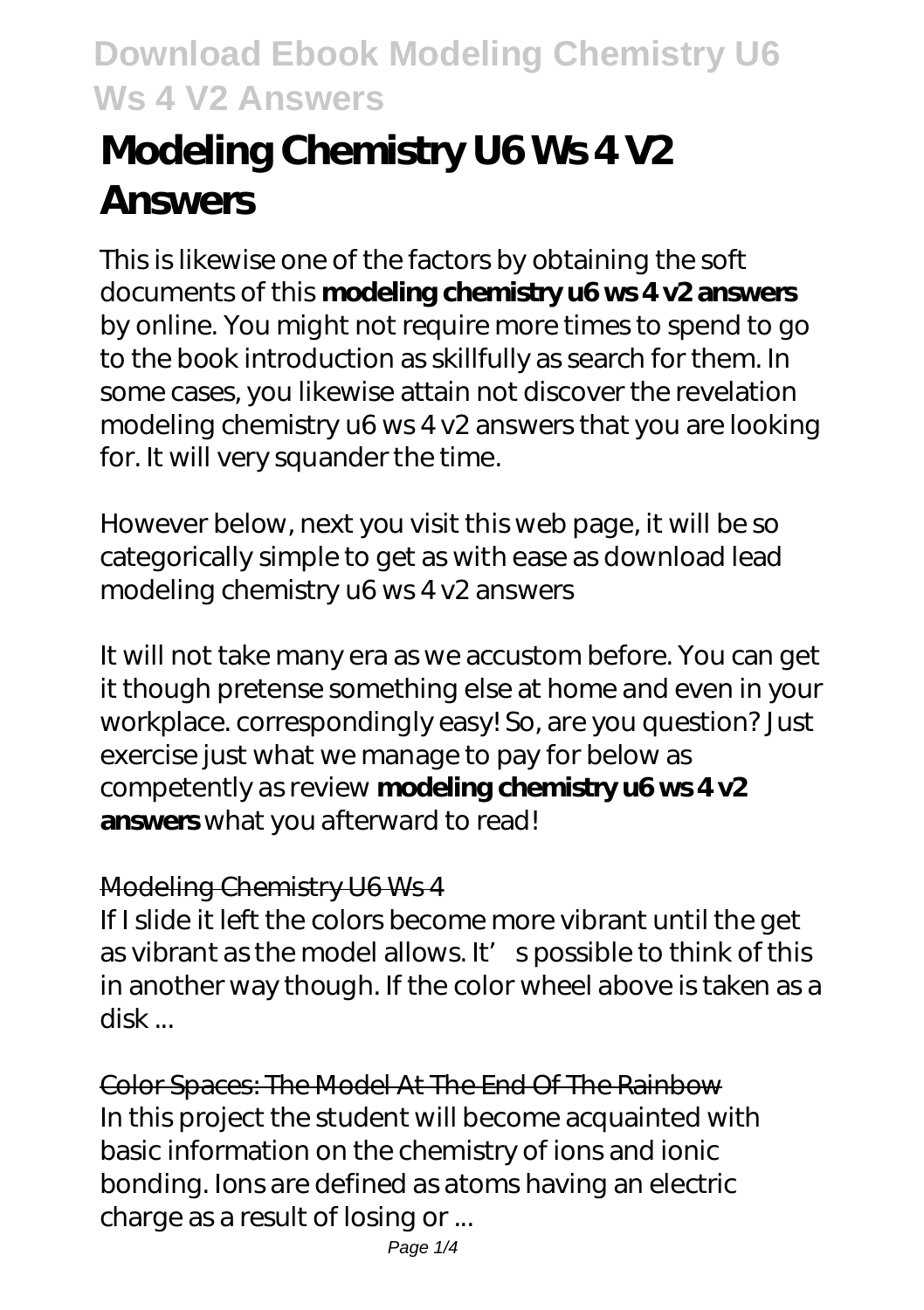#### Ionic and Covalent Bonds

However, [Chuck] shows us in the video below how you can use the same Codeblocks to automate Tinkercad 3D modeling thanks to a beta feature in the software. Think of it as a GUI-based OpenSCAD in ...

Tinkercad Coding Tricks To Automate Modeling This will be used as a model ... Figure 4: The emission spectrum of hydrogen. Image credit: Spitzer Science center. Have student groups define and differentiate between continuous, absorption and ...

#### Using Light to Study Planets

3 Department of Physics, Dongguk University-Seoul, Seoul, 04620, Republic of Korea. 4 Center for Integrated Nanostructure Physics (CINAP), Institute for Basic Science (IBS), 16419, Republic of Korea.

Wafer-scale single-crystal hexagonal boron nitride film via self-collimated grain formation

4 University of Strasbourg, CNRS ... an alternative area of research has emerged that takes advantage of collective strong coupling to take chemistry and materials science into new directions. For ...

Manipulating matter by strong coupling to vacuum fields Baking soda, vinegar and play dough are used to model fluid lava flows ... life cycle of a volcano and why they see these features on Earth and Mars Baking soda (4-10 spoonfuls depending on number of ...

Lava Layering: Making and Mapping a Volcano Modeling the kinetics of polymer deterioration is difficult ...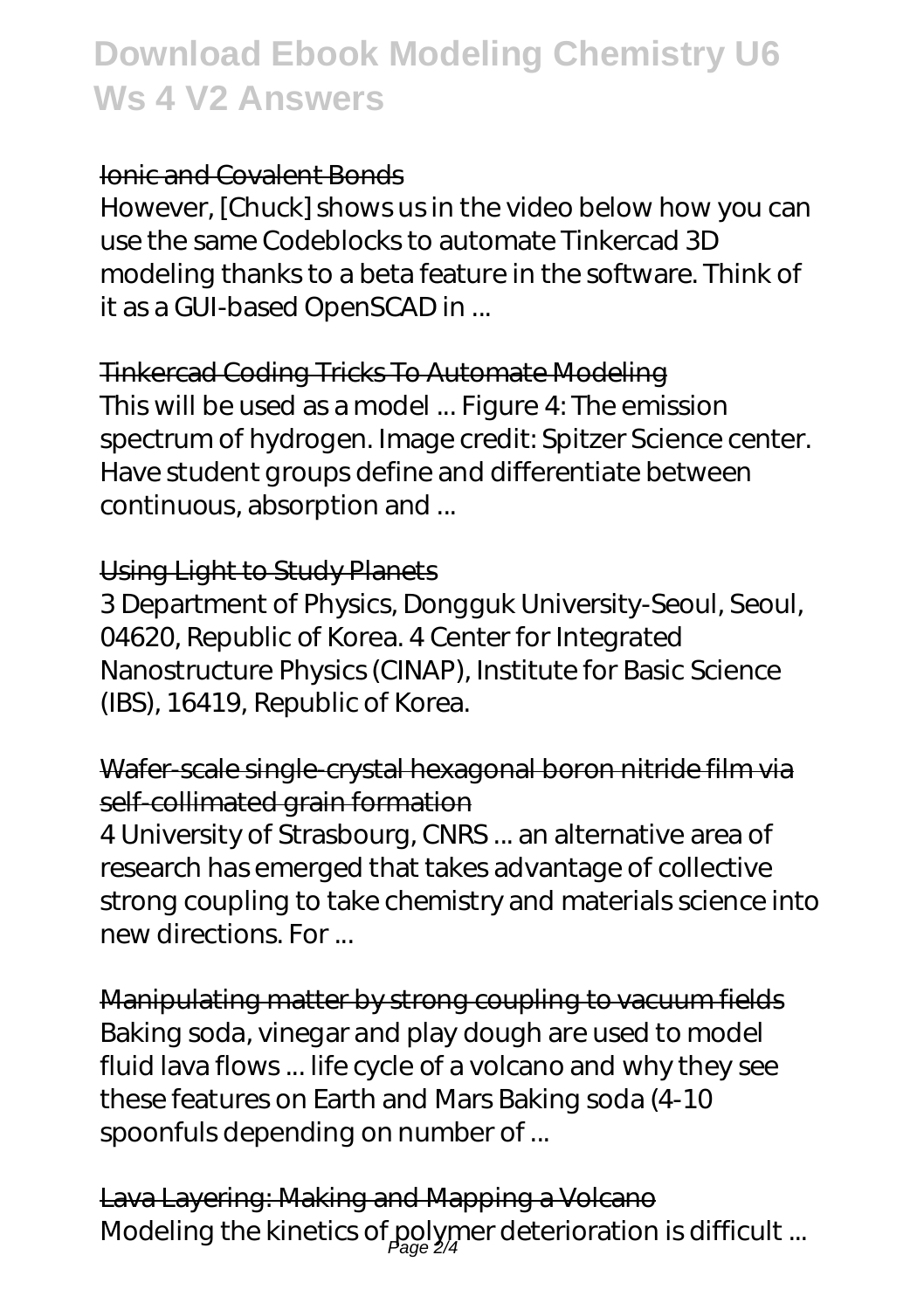with variations in product use and storage environment—that determines the degradation chemistry. Fortunately, the majority of medical ...

#### General Aging Theory and Simplified Protocol for Accelerated Aging of Medical Devices

Following its U5 SUV, Aiways said the next model for Europe will be the U6 electric coupe. Founded in 2017, the startup is based in Shanghai, and its European headquarters is in Munich ...

#### China's Aiways to sell vehicles in Italy

Faculty advisors are required to fill out the online grant proposal worksheet and GTS request processes in order ... previous academic performance; and (4) external references." Note: this fellowship ...

#### Outside Fellowships

Story continues Rose' sjourney, as unique as it is to her, is not uncommon for those in the trans community in the U.S. According to the most recent Williams Institute report, 1.4 million ...

#### 'It's progress': How AEW's Nyla Rose raises transgender awareness

Part B: Introductory Microeconomics Unit 4: Introduction Meaning of microeconomics ... of demand – percentagechange method. Unit 6: Producer Behaviour and Supply Meaning of Production Function ...

#### CBSE Class 11 Economics Syllabus 2021-22: CBSE Academic Session 2021-22

All the candidates appearing for the exam can download the PDF of the syllabus for Physics, Chemistry and Mathematics